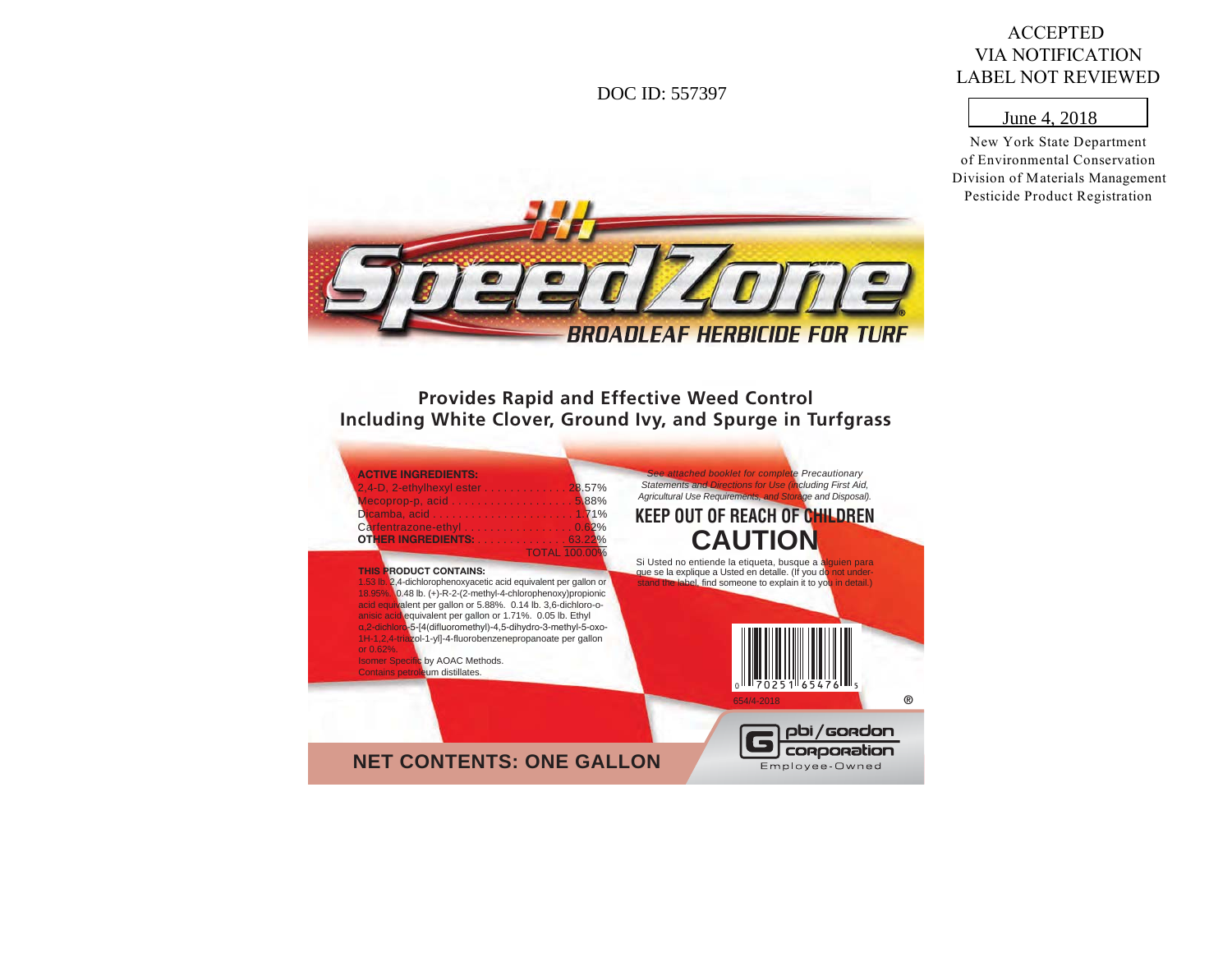

- **Provides rapid and effective weed control including white clover, ground ivy, and spurge in turfgrass**
- **These cool-season and warm-season turfgrass species may be treated: Kentucky bluegrass, perennial ryegrass, tall fescue, creeping and colonial bentgrass (excluding golf greens), Bermudagrass and zoysiagrass.**
- **Fast-acting, cool-weather performance with visible effects within hours**
- **Sites include lawns, golf courses, sod farms, roadsides, and many other turf sites**
- **High selectivity (turfgrass safety) in established cool- and warm-season turfgrass**
- **Rain-fast in as little as 3 to 4 hours**
- **Reseed in 1 week**

See inside pages for complete Precautionary Statements and Directions for Use (including First Aid, Agricultural Use Requirements, and Storage and Disposal).

654/4-2018 AP120814 EPA REG. NO. 2217-833 EPA EST. NO. 2217-KS-1 01, 2217-KS-2 02 Circled digit is first digit of lot number.

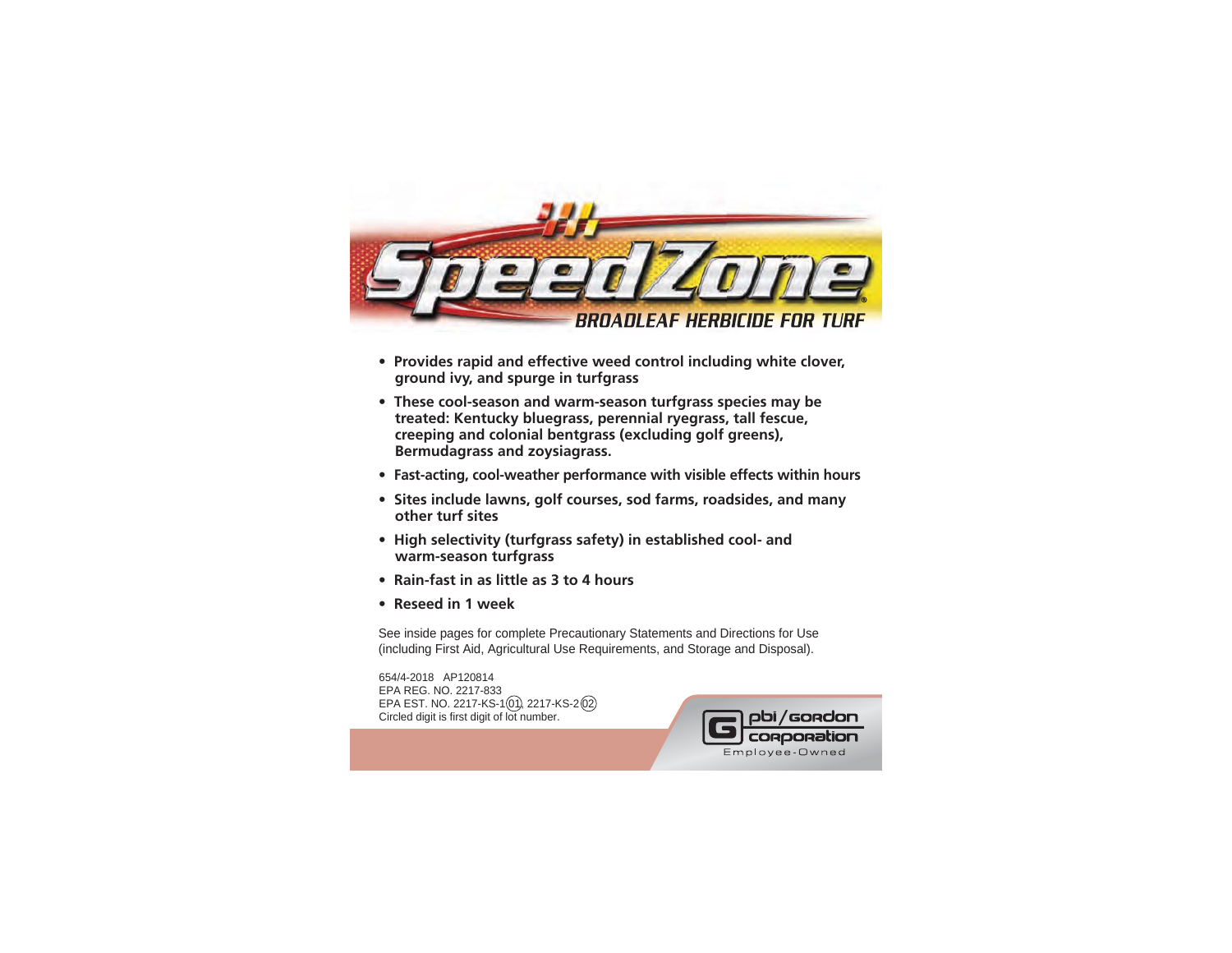

#### **ACTIVE INGREDIENTS:**

| <b>TOTAL 100.00%</b> |
|----------------------|

#### **THIS PRODUCT CONTAINS:**

 1.53 lbs. 2,4-dichlorophenoxyacetic acid equivalent per gallon or 18.95%. 0.48 lb. (+)-R-2-(2-methyl-4-chlorophenoxy)propionic acid equivalent per gallon or 5.88%. 0.14 lb. 3,6-dichloro-o-anisic acid equivalent per gallon or 1.71%. 0.05 lb. Ethyl α,2-dichloro-5-[4(difluoromethyl)-4,5-dihydro-3-methyl-5-oxo-1H-1,2,4-triazol-1-yl]-4-fluorobenzenepropanoate per gallon or 0.62%

Isomer Specific by AOAC Methods.

Contains petroleum distillates.

# **KEEP OUT OF REACH OF CHILDRENCAUTION**

Si Usted no entiende la etiqueta, busque a alguien para que se la explique a Usted en detalle. (If you do not understand the label, find someone to explain it to you in detail.)

– 2 –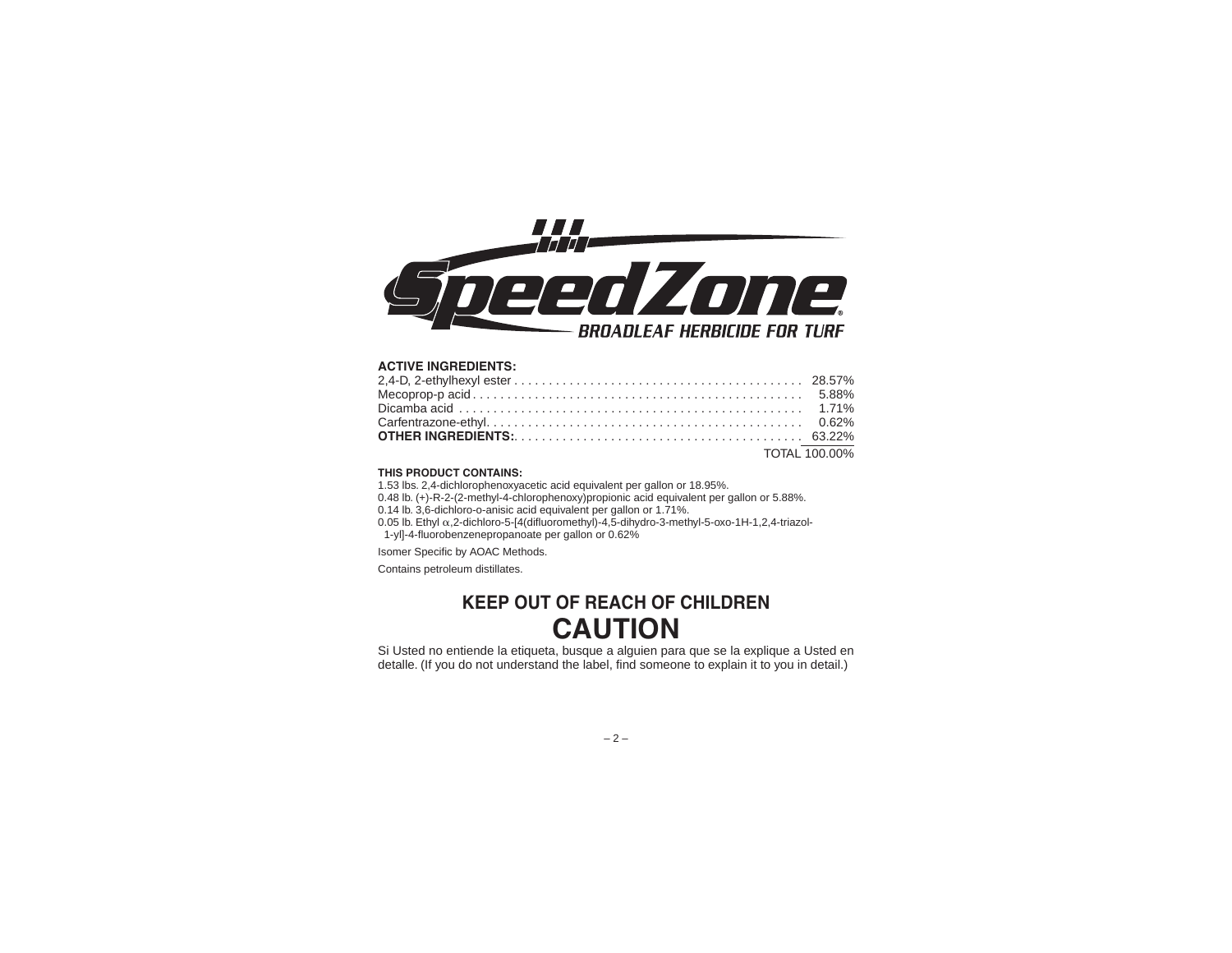

## **PRECAUTIONARY STATEMENTS**

### **Hazards to Human and Domestic Animals**

**CAUTION:** Causes moderate eye irritation. Harmful if absorbed through the skin. Avoid contact with skin, eyes, or clothing. Harmful if swallowed. Prolonged or frequently repeated skin contact may cause allergic reactions in some individuals.

### **Personal Protective Equipment**

Some materials that are chemical-resistant to this product are barrier laminate, nitrile rubber, neoprene rubber or Viton If you want more options, follow the instructions for category E on a EPA chemical resistance category selection chart.

All mixers, loaders, applicators, and other handlers must wear:

- long-sleeved shirt and long pants,
- shoes and socks,
- chemical resistant gloves
- chemical resistant apron when mixing or loading, cleaning up spills or equipment, or otherwise exposed to the concentrate.

See engineering controls for additional requirements.

#### **User Safety Requirements**

Follow manufacturer's instructions for cleaning/maintaining PPE. If no such instructions for washables exist, use detergent and hot water. Keep and wash PPE separately from other laundry.

#### **Engineering Control Statements**

When handlers use closed systems or enclosed cabs in a manner that meets the requirements listed in the Worker Protection Standard (WPS) for agricultural pesticides [40 CFR 170.240 (d)(4-6)], the handler PPE requirements may be reduced or modified as specified in the WPS.

– 3 –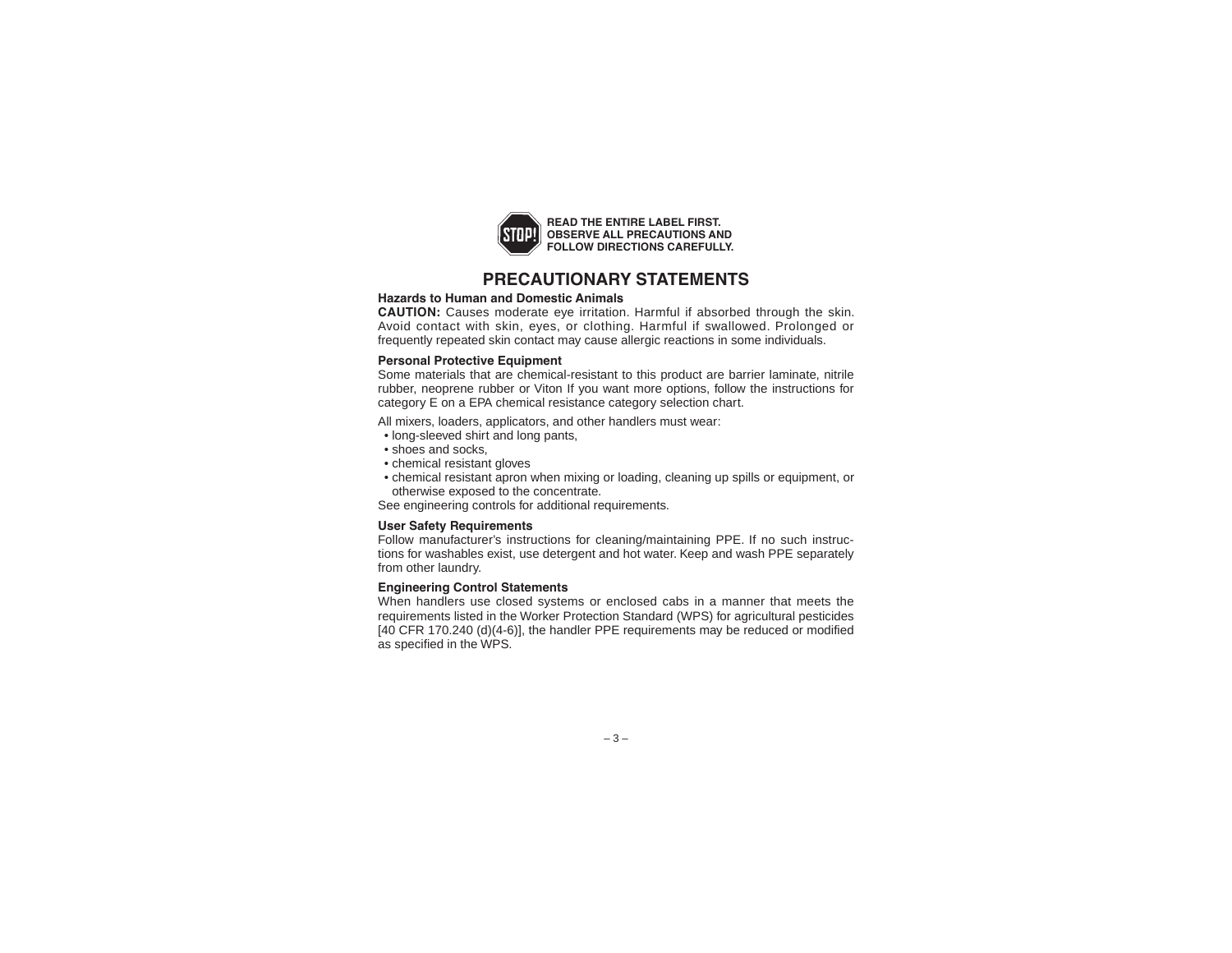#### **User Safety Recommendations**

• Users should wash hands before eating, drinking, chewing gum, using tobacco, or using the toilet.

- Users should remove clothing/PPE immediately if pesticide gets inside. Then wash thoroughly and put on clean clothing. If pesticide gets on skin, wash immediately with soap and water.
- Users should remove PPE immediately after handling this product. Wash the outside of gloves before removing. As soon as possible, wash thoroughly and change into clean clothing.

| <b>FIRST AID</b>              |                                                                                                                                                                                                                                                                           |  |
|-------------------------------|---------------------------------------------------------------------------------------------------------------------------------------------------------------------------------------------------------------------------------------------------------------------------|--|
| If swallowed:                 | • Call a poison control center or doctor immediately for treatment<br>advice.<br>• Do not induce vomiting unless told to by a poison control center<br>or doctor.<br>• Do not give any liquid to the person.<br>. Do not give anything by mouth to an unconscious person. |  |
| If in eyes:                   | • Hold eye open and rinse slowly and gently with water for 15-20<br>minutes.<br>• Remove contact lenses, if present, after the first 5 minutes, then<br>continue rinsing.<br>• Call a poison control center or doctor for treatment advice.                               |  |
| If on skin or<br>on clothing: | • Take off contaminated clothing.<br>. Rinse skin immediately with plenty of water for 15-20 minutes.<br>• Call a poison control center or doctor for treatment advice.                                                                                                   |  |
| If inhaled:                   | • Move person to fresh air.<br>. If person is not breathing, call 911 or an ambulance, then give<br>artificial respiration, preferably mouth-to-mouth if possible.<br>• Call a poison control center or doctor for treatment advice.                                      |  |
|                               | Have the product container or label with you when calling a poison control center or<br>doctor or going for treatment. You may also contact 1-877-800-5556 for emergency<br>medical information.                                                                          |  |
| aspiration pneumonia.         | <b>NOTE TO PHYSICIAN:</b> Contains petroleum distillates – vomiting may cause                                                                                                                                                                                             |  |

– 4 –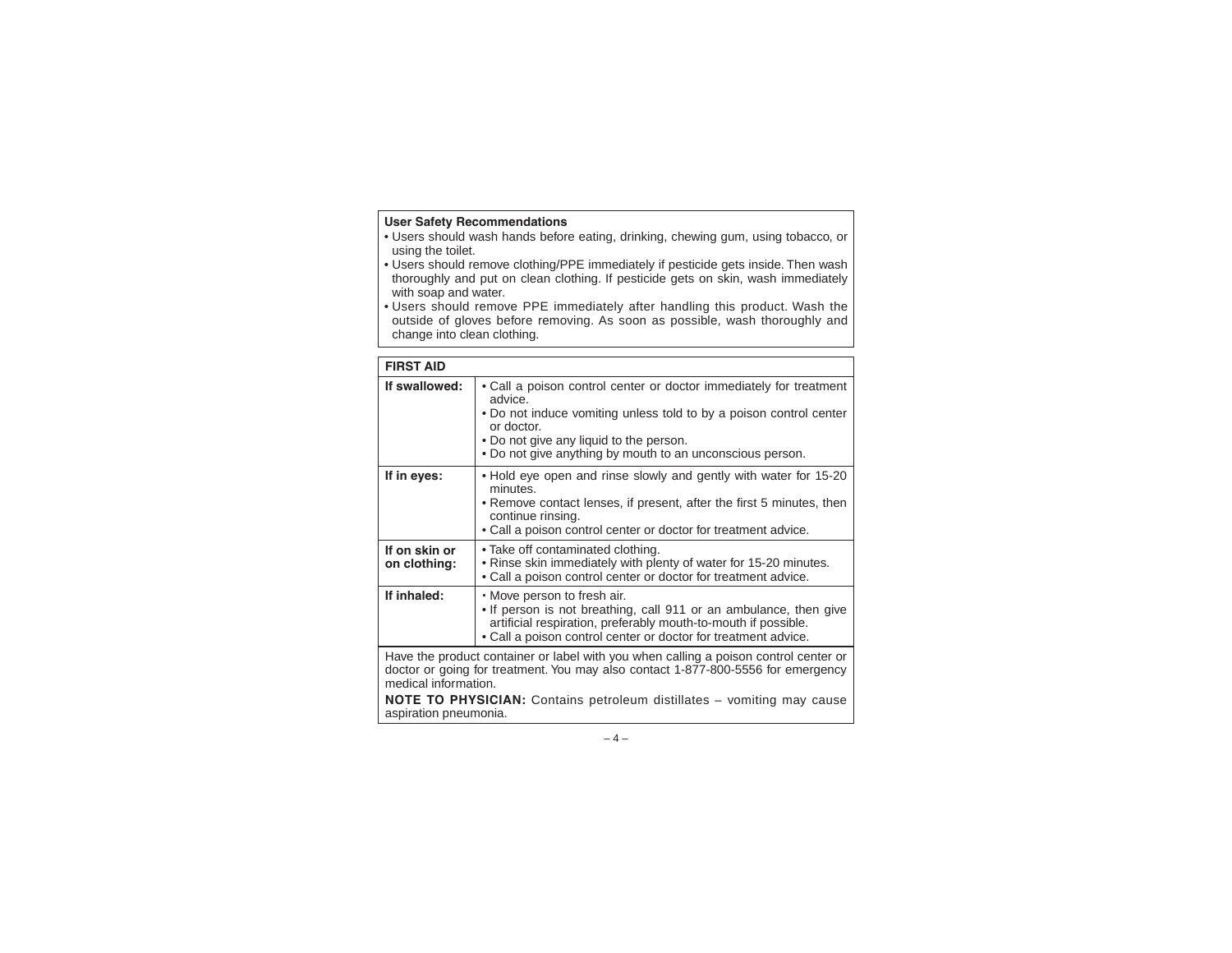#### **Environmental Hazards**

 This pesticide is toxic to fish and aquatic invertebrates and may adversely affect nontarget plants. Do not apply directly to water, to areas where surface water is present, or to intertidal areas below the mean high water mark. Drift and runoff may be hazardous to aquatic organisms in water adjacent to treated areas. Do not contaminate water when disposing of equipment wash waters or rinsate.

This chemical has properties and characteristics associated with chemicals detected in groundwater. The use of this chemical in areas where soils are permeable, particularly where the water table is shallow, may result in groundwater contamination. Application around a cistern or well may result in contamination of drinking water or groundwater.

## **DIRECTIONS FOR USE**

It is a violation of Federal law to use this product in a manner inconsistent with its labeling.

Do not apply this product in a way that will contact workers or other persons, either directly or through drift. Only protected handlers may be in the area during application. For any requirements specific to your State or Tribe, consult the agency responsible for pesticide regulation.

#### **Agricultural Use Requirements**

Use this product only in accordance with its labeling and with the Worker Protection Standard, 40 CFR part 170.

This standard contains requirements for the protection of agricultural workers on farms, forests, nurseries, and greenhouses, and handlers of agricultural pesticides. It contains requirements for training, decontamination, notification, and emergency assistance. It also contains specific instructions and exceptions pertaining to the statements on this label about personal protective equipment and restricted-entry interval. The requirements in this box only apply to uses of this product that are covered by the Worker Protection Standard.

Do not enter or allow worker entry into treated areas during the restricted entry interval (REI) of 48 hours.

*(cont. on next page)*

 $-5-$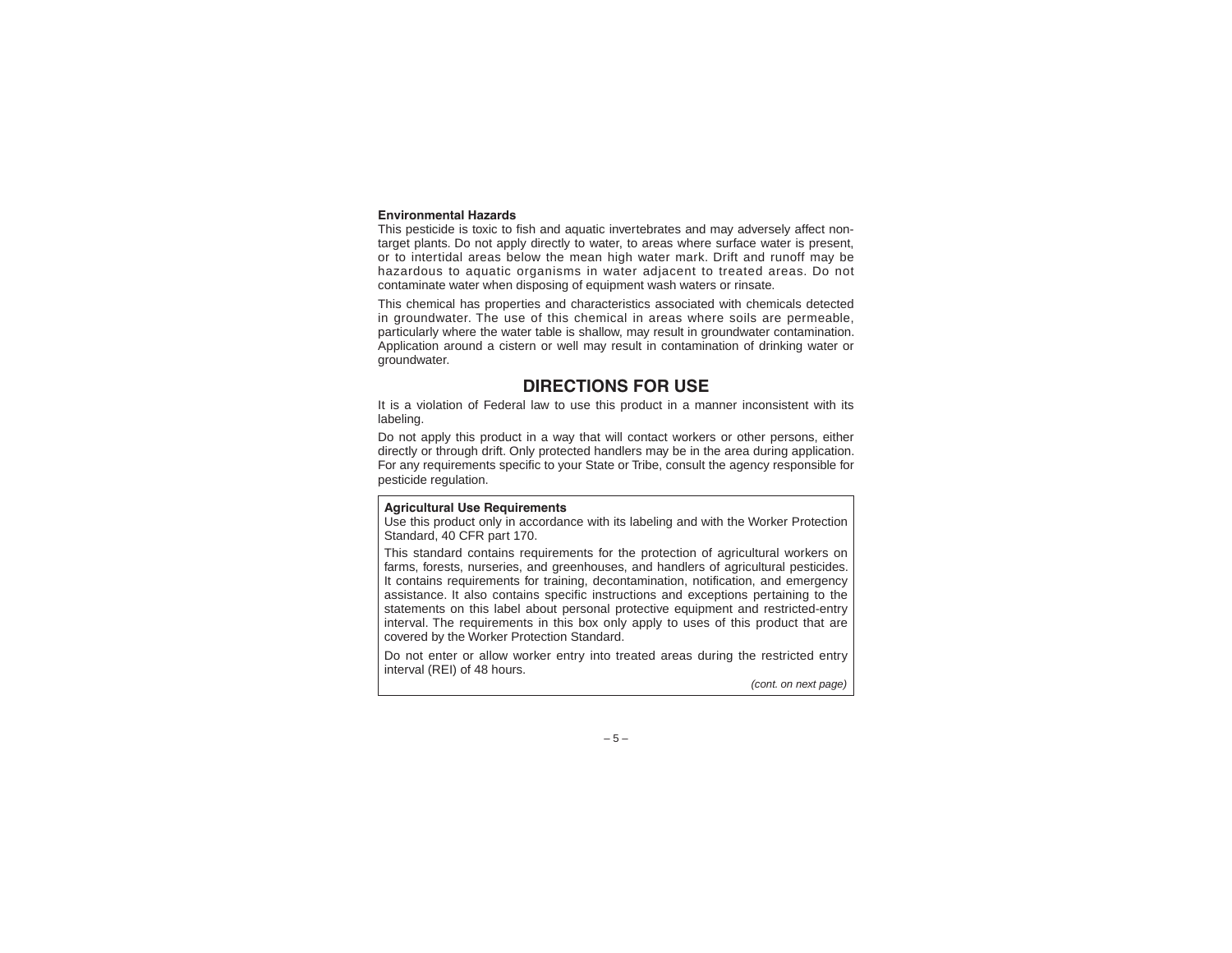#### **Agricultural Use Requirements** *(cont.)*

PPE required for early entry to treated areas that is permitted under the Worker Protection Standard and that involves contact with anything that has been treated, such as plants, soil, or water is:

- coveralls worn over short-sleeved shirt and short pants,
- chemical-resistant footwear plus socks,
- chemical-resistant gloves made of any water-proof material,
- chemical-resistant headgear for overhead exposure and protective eyewear.

#### **Non-Agricultural Use Requirements**

The requirements in this box apply to uses of this product that are NOT within the scope of the Worker Protection Standard for agricultural pesticides (40 CFR Part 170). The WPS applies when this product is used to produce agricultural plants on farms, forests, nurseries, or greenhouses.

**Reentry Statement:** Do not enter or allow people (or pets) to enter the treated area until sprays have dried.

**PRODUCT DESCRIPTION:** SpeedZone® Broadleaf Herbicide for Turf contains four active ingredients including carfentrazone-ethyl that broaden the spectrum of weed control. Carfentrazone-ethyl is in the aryl triazolinone family and inhibits protoporphyrinogen oxidase (Protox), a pivotal enzyme in chlorophyll production.

SpeedZone® Broadleaf Herbicide for Turf offers these advantages:

- Excellent postemergent activity with proven performance for broadleaf weed control in turfgrass.
- Superior cool weather performance.
- High selectivity (turfgrass safety) in established cool-season turfgrass and warmseason turfgrass.
- Carfentrazone-ethyl combinations provide rapid and effective weed control for common and troublesome weed species in turfgrass, e.g. spurge, pennywort (dollarweed), dandelion, and white clover.
- Fast acting with evidence of injury within hours. The speed of action (rate of phytotoxicity) and the early injury symptoms are unique features of carfentrazoneethyl combinations. Generally, the injury symptoms can be noticed within hours of the application and plant death can occur within 7 to 14 days.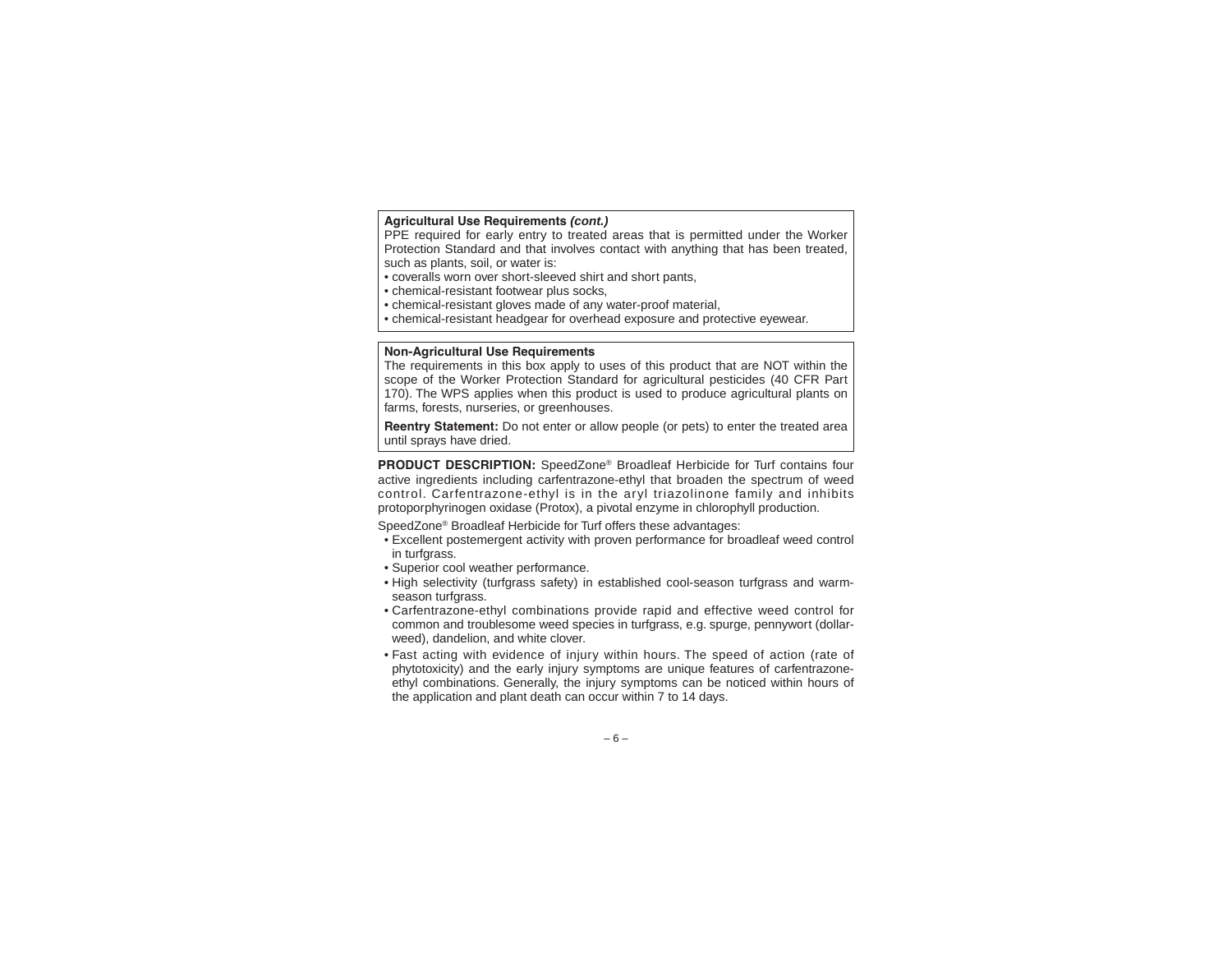### **SPRAY PREPARATION AND TANK MIXTURES:**

SpeedZone® Broadleaf Herbicide for Turf is an emulsifiable concentrate intended for dilution with water. In certain applications, liquid fertilizer may replace part of the water in the mixture.

#### **Mixing with Water:**

Add one-half the required amount of water to the spray tank, then add this product slowly with agitation, and complete filling the tank with water. To prevent separation of the emulsion, mix thoroughly and continue agitation while spraying.

This product forms an emulsion and can separate upon extended or prolonged standing. Re-agitate to assure uniformity of the spray mixture. Storage of the spray mixture beyond 72 hours is not recommended.

Do not use tank additives that alter the pH of the spray solution below pH 5 or above pH 8. Buffer the spray solution to alter the pH range as appropriate.

#### **Mixing with Liquid Fertilizers:**

Use suitable sources and rates of fertilizer based upon local recommendations. Refer to the mixing directions on the labels of the liquid fertilizers (e.g. UAN or urea solutions). Always perform a jar compatibility test before large scale mixing.

#### **GROUND EQUIPMENT:**

Power sprayers fitted with a boom or spray wand/gun may be used for broadcast applications and spot treatments. For best spray distribution and coverage, select a spray volume and delivery system that will ensure accurate and uniform coverage. Boom sprayers equipped with appropriate flat fan nozzles, tips, and screens are suitable for broadcast applications. Do not use flood nozzles, Raindrop®, or nozzle tips larger than 8008. Spray droplets larger than 400 microns may reduce coverage and subsequent loss in weed control.

Spray volumes of 3 to 175 gallons per acre with spray pressures adjusted to 20 to 40 psi are appropriate. Use higher spray volumes for dense weed populations.

Hand operated sprayers including backpack sprayers, compression sprayers, and knapsack sprayers are appropriate for small turfgrass areas when power equipment is unavailable, uneconomical, or impractical.

**Hand-held techniques:** Wands fitted with flat fan nozzle tips may be used with the appropriate technique. Flat fan nozzles should not be waved in a back-and-forth motion, or in a side-to-side motion, or in a swinging arm motion. Instead the nozzle should be held stationary at the proper height. Side-to-side motions result in uneven coverage.

 $-7-$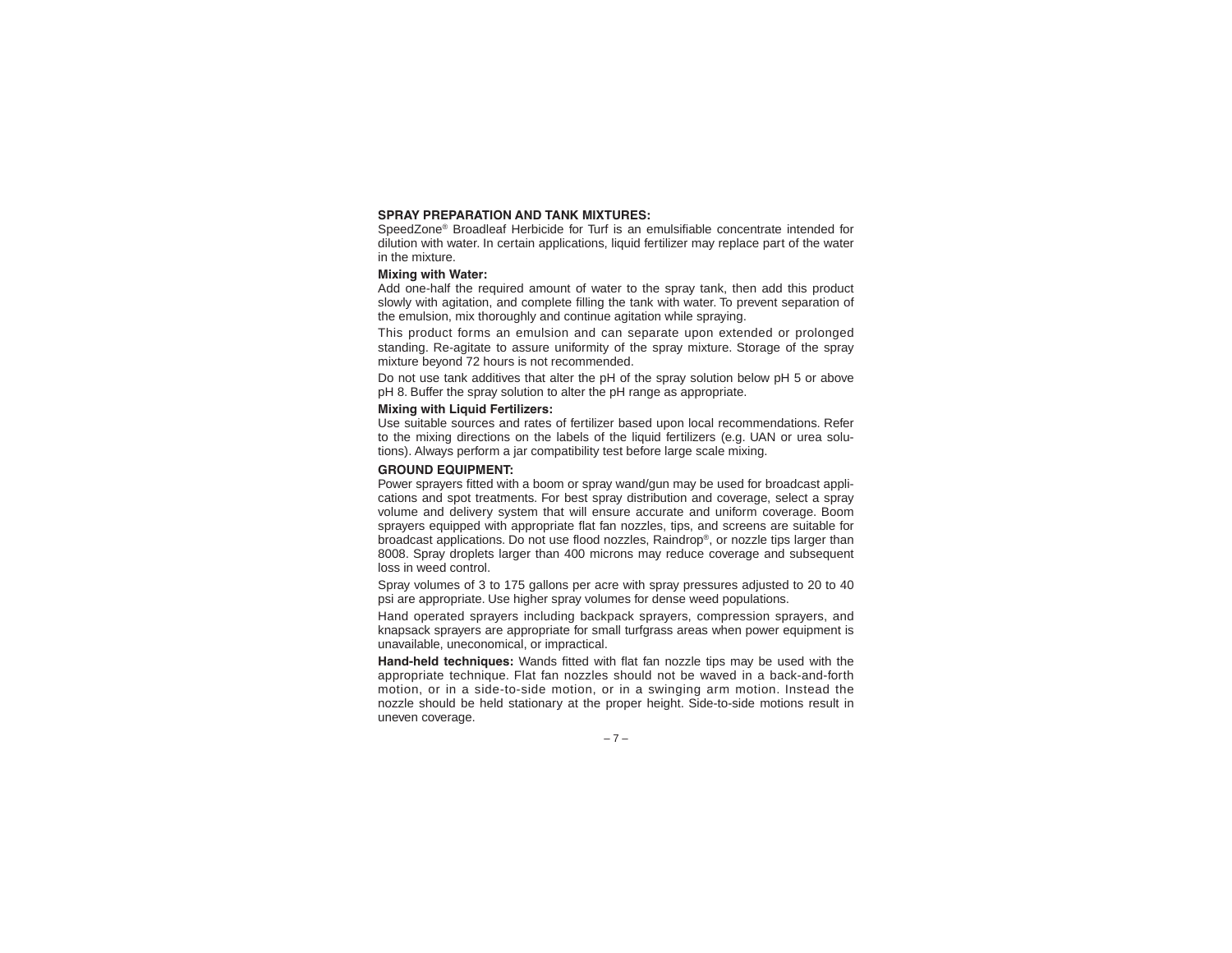This product may cause injury to susceptible/nontarget plants at the use site by contacting the foliage, stems, or roots. To prevent injury to susceptible crops and other desirable broadleaf plants including but not limited to cotton, legumes, tobacco, tomatoes, garden/vegetable crops, and ornamentals (flowers, trees, and shrubs) avoid contact with the spray solution, spray droplets, and spray mist (fine droplets).

After using this product, clean sprayer with soap or detergent and water, or an approved spray tank cleaner and rinse thoroughly before applying other pesticides.

### **Spray Drift Management**

A variety of factors including weather conditions (e.g., wind direction, wind speed, temperature, relative humidity) and method of ground application can influence pesticide drift. The applicator must evaluate all factors and make appropriate adjustments when applying this product.

#### **Droplet Size**

Use only Medium or coarser spray nozzles according to ASAE (S 572) definition of standard nozzles or a volume mean diameter of 300 microns or greater for spinning atomizer nozzles.

#### **Wind Speed**

Do not apply at wind speeds greater than 10 mph. Only apply this product if the wind direction favors on-target deposition and there are not sensitive areas (including, but not limited to, bodies of water, known habitat for nontarget species, nontarget crops) within 250 feet downwind.

#### **Temperature Inversions**

If applying at wind speeds less than 3 mph, the applicator must determine if: a) conditions of temperature inversion exist, or b) stable atmospheric conditions exist at or below nozzle height. Do not make applications into areas of temperature inversions or stable atmospheric conditions.

#### **Susceptible Plants**

Do not apply under circumstances where spray drift may occur to food, forage, or other plantings that might be damaged or crops thereof rendered unfit for sale, use or consumption. Susceptible crops include, but are not limited to, cotton, okra, flowers, grapes (in growing stage), fruit trees (foliage), soybeans (vegetative stage), ornamentals, sunflowers, tomatoes, beans, and other vegetables, or tobacco. Small amounts of spray drift that might not be visible may injure susceptible broadleaf plants.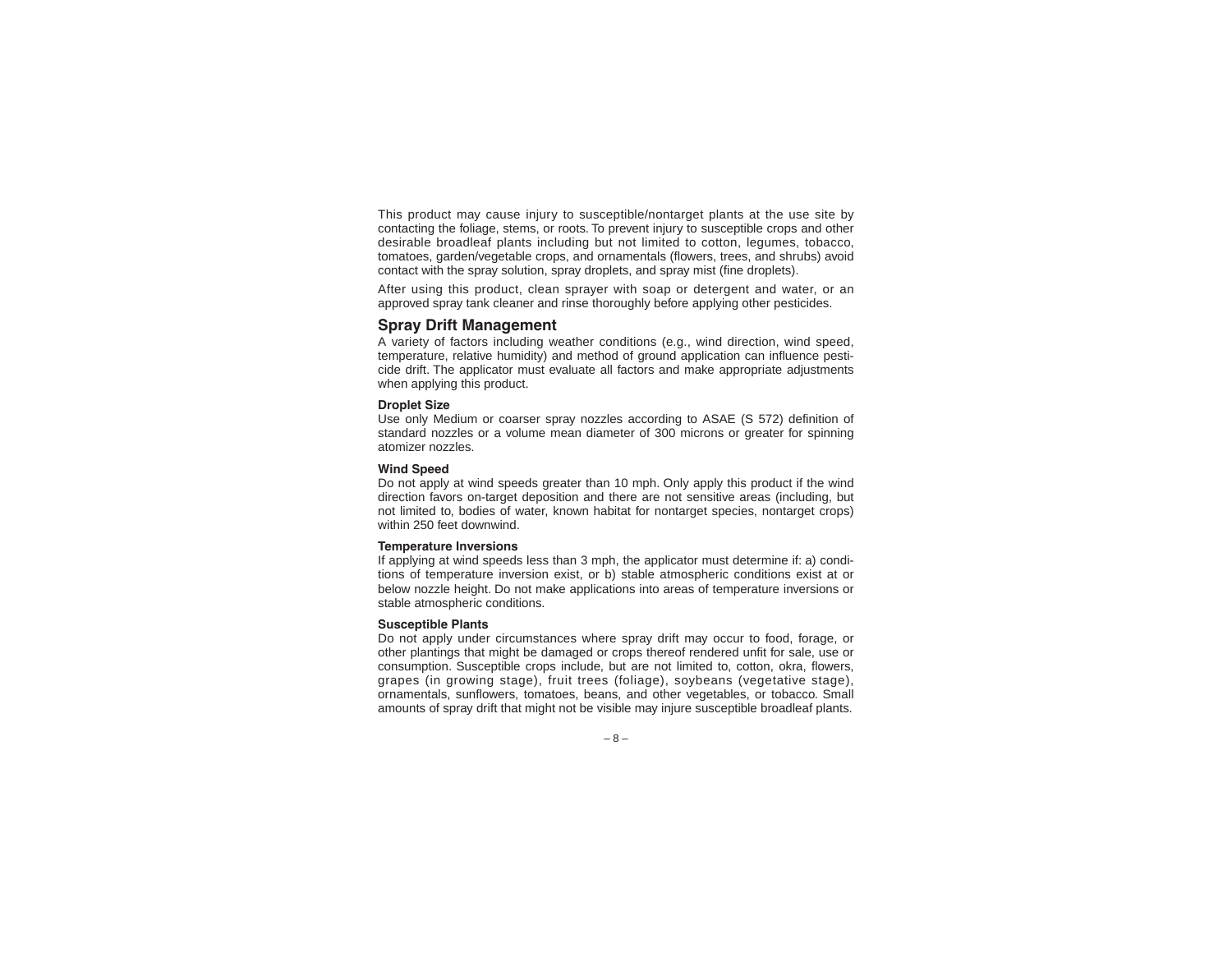#### **Other State and Local Requirements**

Applicators must follow all state and local pesticide drift requirements regarding application of 2,4-D herbicides. Where states have more stringent regulations, they must be observed.

#### **Equipment**

All ground application equipment must be properly maintained and calibrated using appropriate carriers or surrogates.

Do not apply with a nozzle height greater than 4 feet above the crop canopy.

2,4-D esters may volatilize during conditions of low humidity and high temperatures. Do not apply during conditions of low humidity and high temperatures.

#### **WHERE TO USE:**

SpeedZone® Broadleaf Herbicide for Turf provides selective broadleaf control in warmseason and cool-season turfgrass in five (5) use sites.

- Institutional sites are defined as turf areas around properties or facilities providing a service to public or private organizations including, but not limited to hospitals, nursing homes, schools, museums, libraries, sport facilities, golf courses (fairways, aprons, and roughs) , and office buildings.
- Ornamental sites include turfgrass established around residences, parks, streets, retail outlets, cemeteries, industrial and institutional buildings, recreation areas, fairgrounds, and areas adjacent to athletic fields.
- Residential/domestic sites are defined as areas associated with the household orhome life including, but not limited to apartment complexes, condominiums, and patient care areas of nursing homes, mental institutions, hospitals, or convalescent homes.
- Agricultural site: Commercial sod production
- Noncropland Sites: Highway rights-of-way (principal, interstate, county, private, and unpaved roads): Roadsides, roadside ditches, road shoulders, road embankments, dividers, and medians. Municipal, state, and federal lands: Airports and military installations.

#### **Prohibitions of Sites:**

• Do not apply to any body of water such as lakes, streams, rivers, ponds, reservoirs, or estuaries (salt water bays). Do not apply to any shorelines (noncropland sites adjacent to the edges of a body of water) for lakes, streams, rivers, ponds, reservoirs, or estuaries (salt water bays).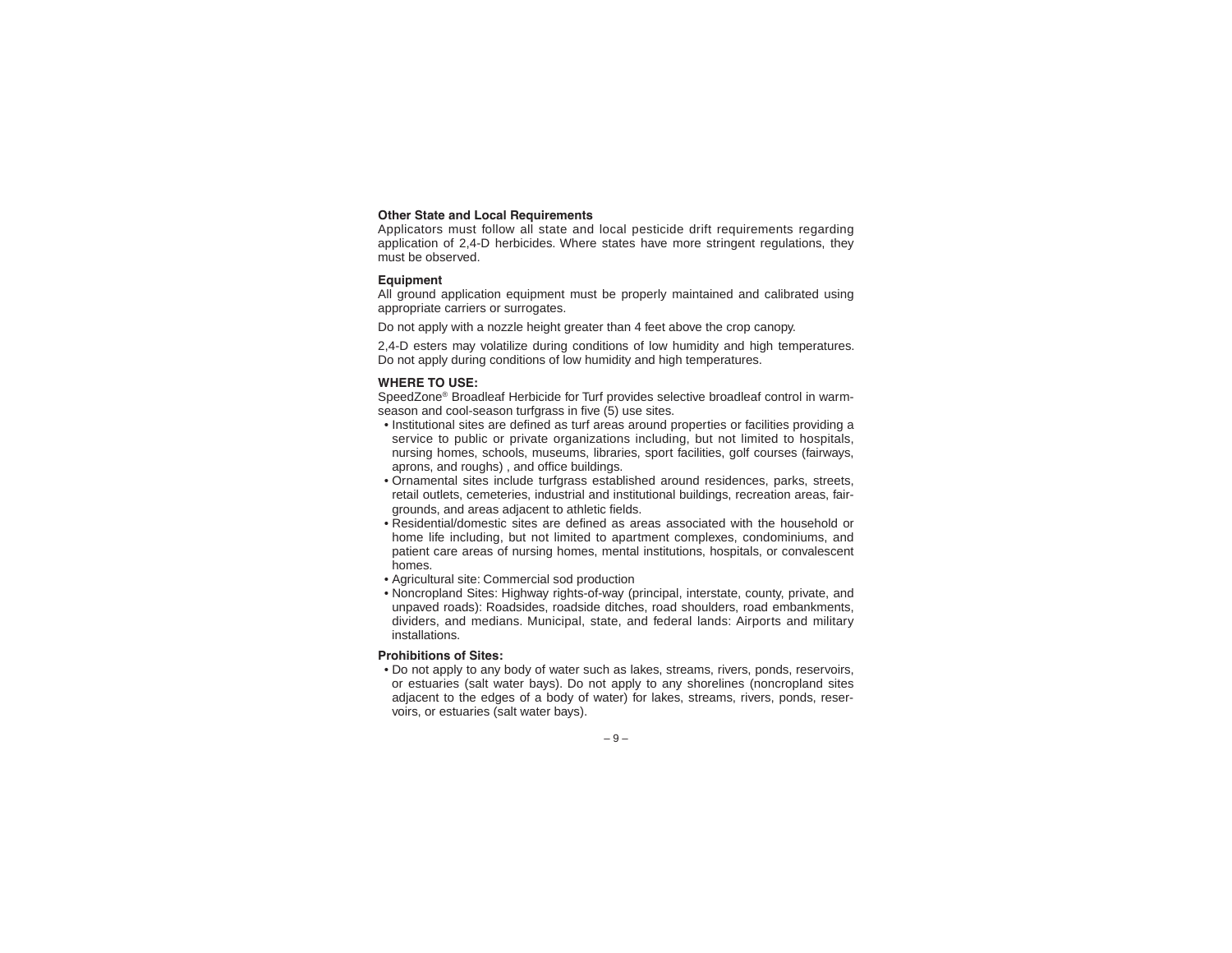- Do not apply to wetlands (swamps, bogs, potholes, or marshes).
- Do not apply to agricultural irrigation water or on agricultural irrigation ditchbanks and canals.
- Do not apply to agricultural drainage water or on agricultural ditchbanks.
- Do not apply this product to bentgrass greens, St. Augustinegrass, carpetgrass, dichondra, legumes, and lawns where desirable clovers are present.

#### **APPLICATION SCHEDULES:**

Early postemergent applications of this product are recommended for annual, biennial, and perennial weeds. Apply this product to broadleaf weeds that are young and actively growing for the best results. This product combines a contact herbicide with systemic herbicides and provides little or no residual activity at recommended use rates.

SpeedZone® Broadleaf Herbicide for Turf may be applied as a single broadcast application or as a split/sequential broadcast applications in the spring, summer, or fall. Spring and fall treatments under adequate soil moisture conditions are preferred to the summer treatments. Generally, summer broadcast applications to older, drought stressed weeds are less effective.

Sequential broadcast applications or follow-up applications as spot treatments with a minimum of 30 days between applications are recommended for more mature weeds, for dense infestations, and for adverse environmental conditions.

Spot treatments during the summer may be appropriate for sparse infestations, or as a follow-up treatment anytime broadleaf weeds are susceptible. Apply on a spray-to-wet basis for the best results.

Extremes in environmental conditions e.g. temperature and moisture, soil conditions, and cultural practices may affect the activity of this product. Under warm moist conditions, herbicide symptoms may be accelerated. While under very dry conditions, the expression of herbicide symptoms is delayed, and weeds hardened off by drought are less susceptible to this product.

#### **For newly seeded areas:**

• The application of this product to grass seedlings is recommended after the second mowing.

#### **Reseeding interval:**

• Treated areas may be reseeded 1 week after application.

#### $-10-$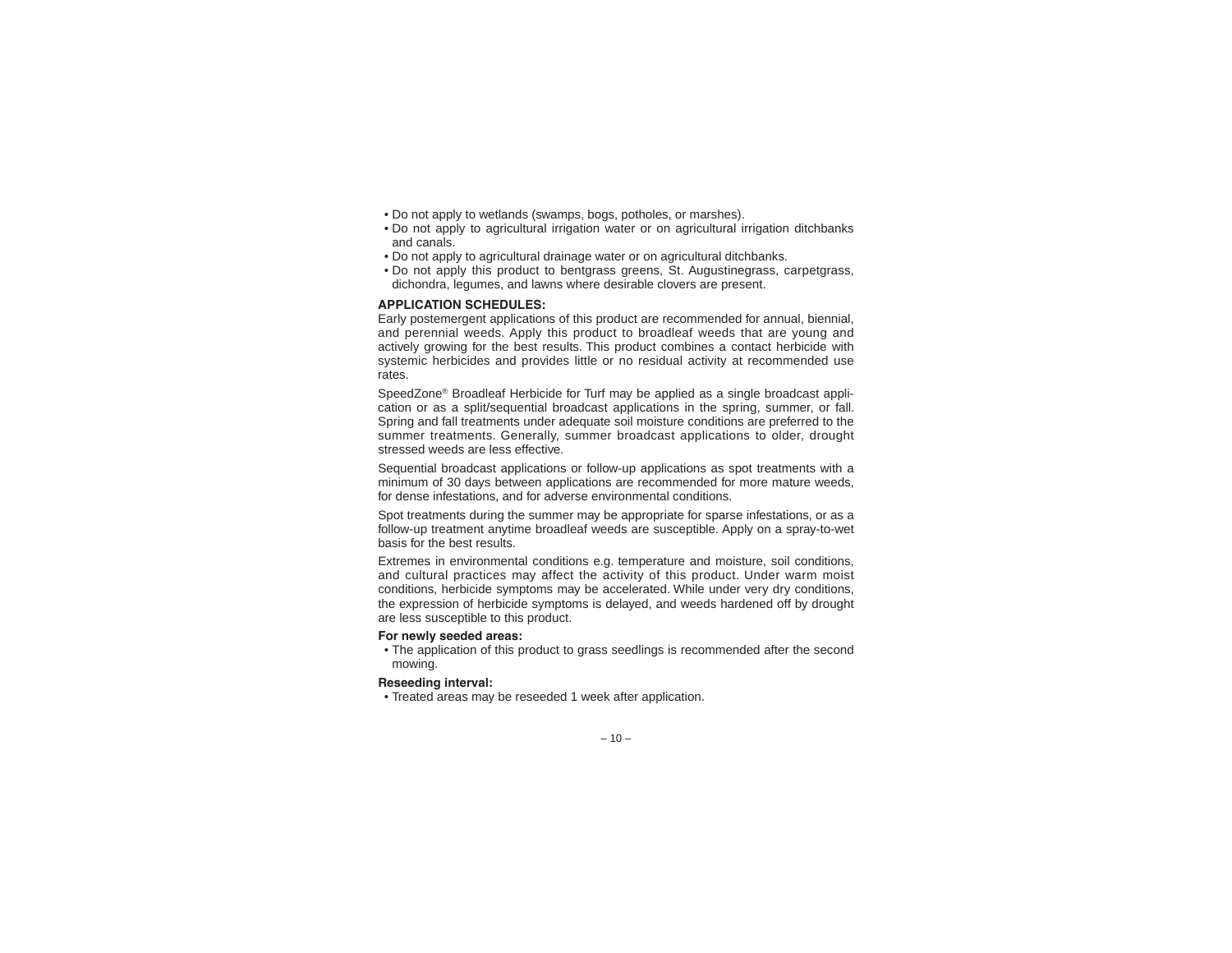### **For newly sodded, sprigged, or plugged areas:**

• The application of this product to newly sodded, sprigged, or plugged grasses should be delayed until 3 to 4 weeks after the sodding, sprigging, or plugging operations.

#### **For dormant turf:**

 • Applications to fully dormant bermudagrass, fully dormant zoysiagrass, and fully dormant buffalograss are suggested.

#### **Prohibitions for application schedules:**

• Do not broadcast apply when air temperatures exceed 90°F; some injury may be expected with spot treatments when air temperatures exceed 90°F.

#### **USE RATES AND SPRAY VOLUMES FOR TURFGRASS:**

Generally, the lower application rates within the specified range will provide satisfactory control of sensitive weed species. The higher application rates within the specified range will be required for dense infestations of perennial weeds, for adverse/extreme environmental conditions, or for weeds beyond the appropriate growth stages.

Use rates and spray volumes of this product as a broadcast treatment for use on turfgrass are presented in Table 1.

 $-11-$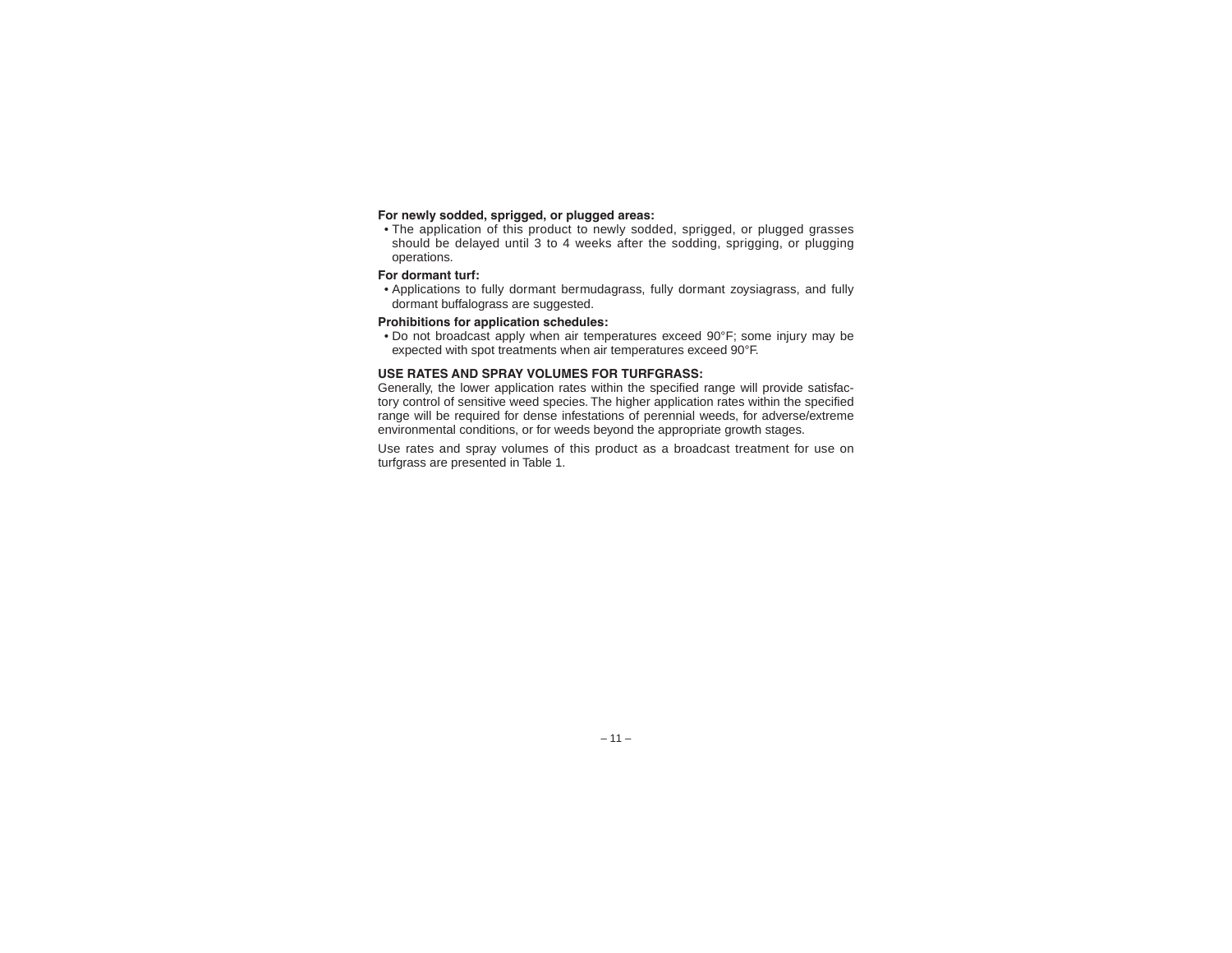| TABLE 1. RATES FOR SOD FARMS, ORNAMENTAL LAWNS AND TURFGRASS                                                                                                                                                                                                                                                                                                                                                    |                                         |                                                  |                                                      |                                                      |
|-----------------------------------------------------------------------------------------------------------------------------------------------------------------------------------------------------------------------------------------------------------------------------------------------------------------------------------------------------------------------------------------------------------------|-----------------------------------------|--------------------------------------------------|------------------------------------------------------|------------------------------------------------------|
| <b>Species</b>                                                                                                                                                                                                                                                                                                                                                                                                  | Amount of<br>Product,<br>Pints/<br>Acre | Recommended<br>Spray Volume,<br>Gallons/<br>Acre | Amount of<br>Product,<br>fl. $oz$ .<br>1,000 sq. ft. | Spray Volume,<br><b>Gallons</b> per<br>1,000 sq. ft. |
| <b>Cool-Season Turf</b>                                                                                                                                                                                                                                                                                                                                                                                         |                                         |                                                  |                                                      |                                                      |
| Kentucky bluegrass, annual<br>bluegrass, annual ryegrass,<br>perennial ryegrass, tall fescue,<br>red or fine leaf fescues, creeping<br>bentgrass, colonial bentgrass<br>(excluding golf greens)                                                                                                                                                                                                                 | 3.0 to 5.0                              | 3 to 175                                         | $1.1.$ to $1.8$                                      | $0.1$ to $4.0$                                       |
| Mixtures of cool-season species<br>in noncropland areas established<br>for aesthetic purposes                                                                                                                                                                                                                                                                                                                   | 3.0 to 5.0                              | 3 to 175                                         | 1.1. to 1.8                                          | 0.1 to 4.0                                           |
| Mixtures of cool-season species<br>in noncropland areas established<br>for roadside vegetation manage-<br>ment or for low maintenance.<br>(Kentucky bluegrass, tall fescue,<br>smooth bromegrass, and<br>orchardgrass)                                                                                                                                                                                          | $3.0 \text{ to } 5.0$                   | 3 to 175                                         | $1.1.$ to $1.8$                                      | $0.1$ to $4.0$                                       |
| <b>Warm-Season Turf</b>                                                                                                                                                                                                                                                                                                                                                                                         |                                         |                                                  |                                                      |                                                      |
| Common bermudagrass, hybrid<br>bermudagrass, zoysiagrass and<br>buffalograss                                                                                                                                                                                                                                                                                                                                    | $2$ to $4$                              | 3 to 175                                         | 0.75 to 1.5                                          | $0.1$ to $4.0$                                       |
| . For warm-season turf, lower rates listed above should be used in warmer temperatures (above<br>80°F).<br>. Maximum control of weeds will be obtained with early to mid-spring or mid- to late-fall applications.                                                                                                                                                                                              |                                         |                                                  |                                                      |                                                      |
| Turfgrass tolerance: The turfgrass tolerance to this product may vary and temporary turfgrass<br>yellowing may occur on certain varieties of hybrid bermudagrass. Environmental conditions and<br>certain spray tank additives (e.g., adjuvants, wetting agents, surfactants), liquid fertilizers, and tank<br>mixtures containing other emulsifiable concentrates may reduce the selectivity on the turfgrass. |                                         |                                                  |                                                      |                                                      |
| For dormant turf: Applications to fully dormant bermudagrass, fully dormant zoysiagrass, and fully<br>dormant buffalograss are suggested. Avoid applications during winter-to-spring and fall-to-winter<br>transition periods.                                                                                                                                                                                  |                                         |                                                  |                                                      |                                                      |

– 12 –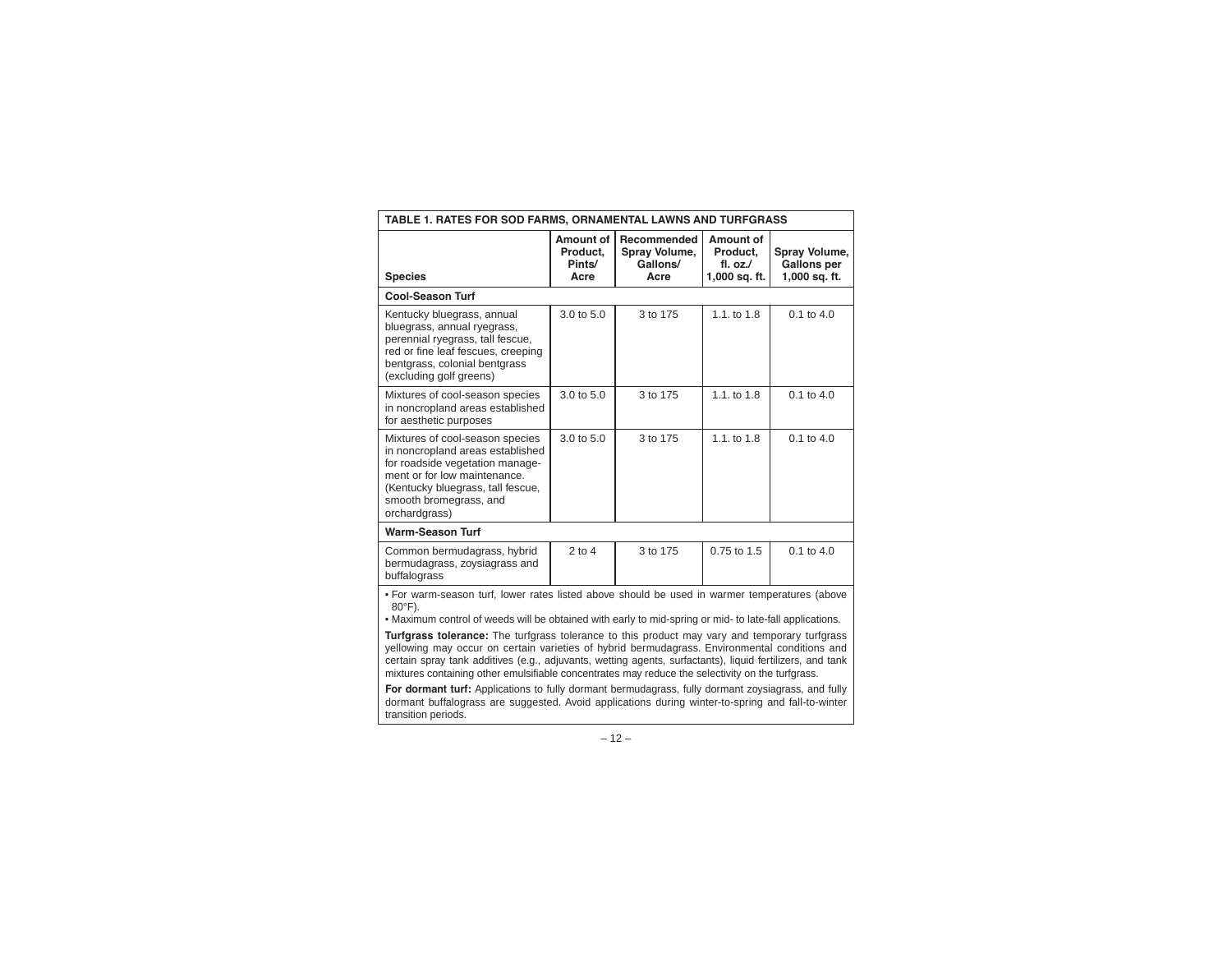#### **Limitations on broadcast treatments for ornamental turfgrass and sod farms:**

The maximum application rate is 5.0 pints of product per acre per application (1.0 lb 2,4-D ae, 0.30 lb MCPP-p ae, and 0.09 lb dicamba ae per acre per application).

For ornamental turfgrass, the maximum number of broadcast applications is limited to 2 per year with a minimum of 30 days between applications. For sod farms, the maximum number of broadcast applications is limited to 2 per year with a minimum of 30 days between applications. The maximum seasonal rate is 10.0 pints of product per acre per year (2.0 lb. 2,4-D ae, 0.60 lb. MCPP-p ae, and 0.18 lb. dicamba ae per acre).

#### **SPOT TREATMENTS WITH HAND OPERATED SPRAYERS (INCLUDING BACKPACK SPRAYERS, COMPRESSION SPRAYERS, AND KNAPSACK SPRAYERS):**

**For Cool-Season Turfgrass:** Mix 1.1 to 1.8 fl. oz. of this product per one (1.0) gallon of water for treatment of approximately 1,000 sq. ft of turfgrass. Apply any time the emerged broadleaf weeds are susceptible. Spray the target weeds thoroughly and wet the entire leaf surface of the undesirable plants.

**For Warm-Season Turfgrass:** Mix 0.75 to 1.5 fl. oz. of this product per one (1.0) gallon of water for treatment of approximately 1,000 sq .ft of turfgrass. Apply any time the emerged broadleaf weeds are susceptible. Spray the target weeds thoroughly and wet the entire leaf surface of the undesirable plants. For warm-season turf, lower rates listed above should be used in warmer temperatures (above 80°F).

#### **Limitations on spot treatments to residential turfgrass:**

Spot treatment is defined as a treatment area no greater than 1,000 sq. ft. per acre. The maximum application rate is 1.8 fl. oz. per 1,000 sq .ft. per application  $(0.3 \text{ lb})$ MCPP-p acid equivalent per acre). The maximum number of spot treatments is limited to 2 per year with a minimum of 30 days between applications.

**Hand-held techniques:** Wands fitted with flat fan nozzle tips may be used with the appropriate technique. Flat fan nozzles should not be waved in a back-and-forth motion, or in a side-to-side motion, or in a swinging arm motion. Instead the nozzle should be held stationary at the proper height. Side-to-side motions result in uneven coverage.

SpeedZone® Broadleaf Herbicide for Turf may be tank mixed with other herbicides EPA-registered for use on turfgrass to broaden the weed control spectrum compared to the products alone. These tank mixtures must be used according to the most restrictive label limitations and precautions. No label dosage rate should be exceeded. Follow the labeling of each companion product for precautionary statements,

 $-13-$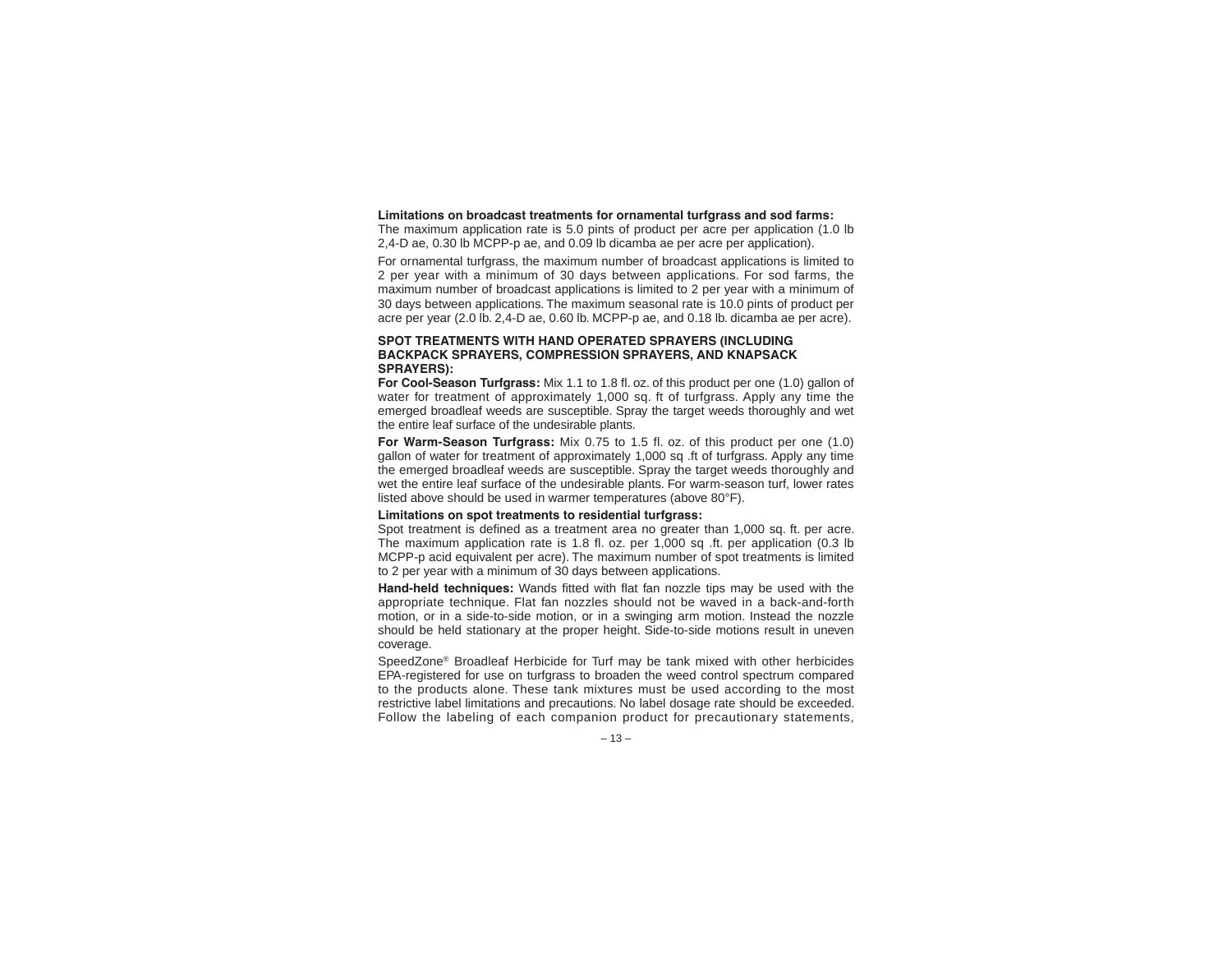directions for use, dosage rates, and application schedules. Tank mixture recommendations are for use only in states where the companion products and application site are registered.

## **CULTURAL TIPS FOR IMPROVED CONTROL:**

### **Irrigation:**

- Do not apply this product through any type of irrigation system.
- Do not apply this product immediately before rainfall or irrigation.
- **Rainfast period:** Rainfall or irrigation occurring within 3 to 4 hours after application of this product may reduce the effectiveness.

#### **Mowing:**

• Delay mowing 1 to 2 days before and after the application of this product.

#### **BROADLEAF WEEDS CONTROLLED:**

SpeedZone® Broadleaf Herbicide for Turf will control or suppress the following broadleaf weeds:

| Annual fleabane      | Curly dock                   | Henbit                       |
|----------------------|------------------------------|------------------------------|
| Aster, white heath & | Dandelion                    | Horsenettle                  |
| white prairie        | Dayflower                    | Horseweed                    |
| <b>Bedstraw</b>      | Deadnettle                   | Innocence (Blue-eyed Mary)   |
| <b>Beggarticks</b>   | Dock                         | Jimsonweed                   |
| Beggarweed, creeping | Dogfennel                    | Knotweed                     |
| <b>Bindweed</b>      | Dovefoot geranium            | Kochia                       |
| Birdsfoot trefoil    | English daisy                | Lambsquarters                |
| <b>Black medic</b>   | False dandelion (*spotted    | Lawn burweed                 |
| Broadleaf plantain   | catsear & common catsear)    | Lespedeza, common            |
| Buckhorn plantain    | Field bindweed               | Lesser celandine             |
| <b>Bull thistle</b>  | (*morningglory &             | Mallow, common               |
| <b>Burclover</b>     | creeping jenny)              | Matchweed                    |
| Burdock, common      | Field madder                 | Mouseear chickweed           |
| Buttercup, creeping  | Field oxeye-daisy            | Mustard                      |
| Carolina geranium    | (*creeping oxeye)            | Nettle                       |
| Carpetweed           | Field pennycress             | Old world diamond flower     |
| Chickweed, common    | Filaree, whitestem & redstem | Oxalis (*yellow woodsorrel & |
| Chicory              | Florida pusley               | creeping woodsorrel)         |
| Cinquefoil           | Ground ivy                   | Parsley-piert                |
| Clover               | Groundsel                    | Pennsylvania smartweed       |
| Cocklebur            | Hairy bittercress            | Pennywort (*dollarweed)      |
| Common mullien       | Hawkweed                     | Pepperweed                   |
| Compassplant         | Healall                      | (cont. on next page)         |

### **BROADLEAF WEEDS**

– 14 –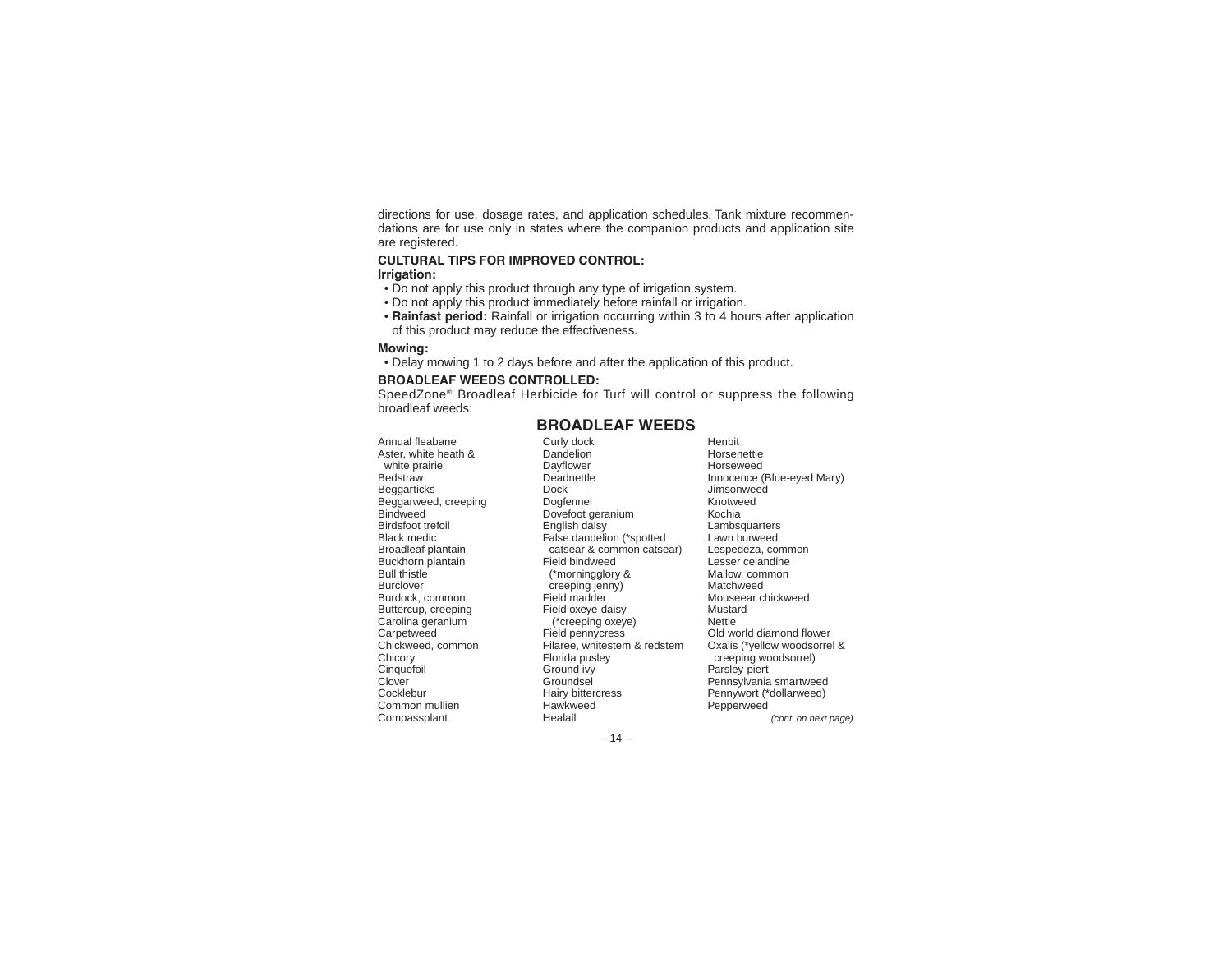#### **BROADLEAF WEEDS** *(cont.)*

| Spurge                       | Wild carrot                                  |
|------------------------------|----------------------------------------------|
| Star of Bethlehem**          | Wild garlic                                  |
| Sunflower                    | Wild geranium                                |
| Thistle                      | Wild lettuce                                 |
| Velvetleaf (*buttonweed)     | Wild mustard                                 |
| Venice mallow                | Wild onion                                   |
| Veronica                     | Wild strawberry                              |
| (*corn speedwell)            | Wild violet                                  |
|                              | Yarrow                                       |
| Virginia creeper             | Yellow rocket                                |
| Western salsify              |                                              |
| White clover (*Dutch clover, |                                              |
| honeysuckle clover, white    |                                              |
|                              |                                              |
|                              | Virginia buttonweed<br>trefoil & purplewort) |

 \* Synonyms \*\* Use higher rates for best results

**POSTEMERGENCE CONTROL OF GRASSY WEEDS:**

SpeedZone® Broadleaf Herbicide for Turf will control or suppress specific annual grasses when applied at a rate of 4-5 pints/acre. Depending on timing of application, a second application may be needed for adequate control. If necessary, a second application may be made at the same rate, 30 days after the initial application. This product works best when applied while the annual grasses are small (pre-tiller) and actively growing, but control can be obtained at all growth stages. Some biotypes may show resistance to PPO inhibiting herbicides.

**Common Name Scientific Name** 

Goosegrass\* Eleusine indica

\*Not for use in California

## **STORAGE AND DISPOSAL**

Do not contaminate water, food, or feed by storage or disposal.

**PESTICIDE STORAGE:** Store in original container in a locked storage area inaccessible to children or pets. Keep from freezing.

*(cont. on next page)* **PESTICIDE DISPOSAL:** Pesticide wastes are acutely hazardous. Improper disposal of excess pesticide, spray mixture, or rinsate is a violation of Federal law. If these

 $-15-$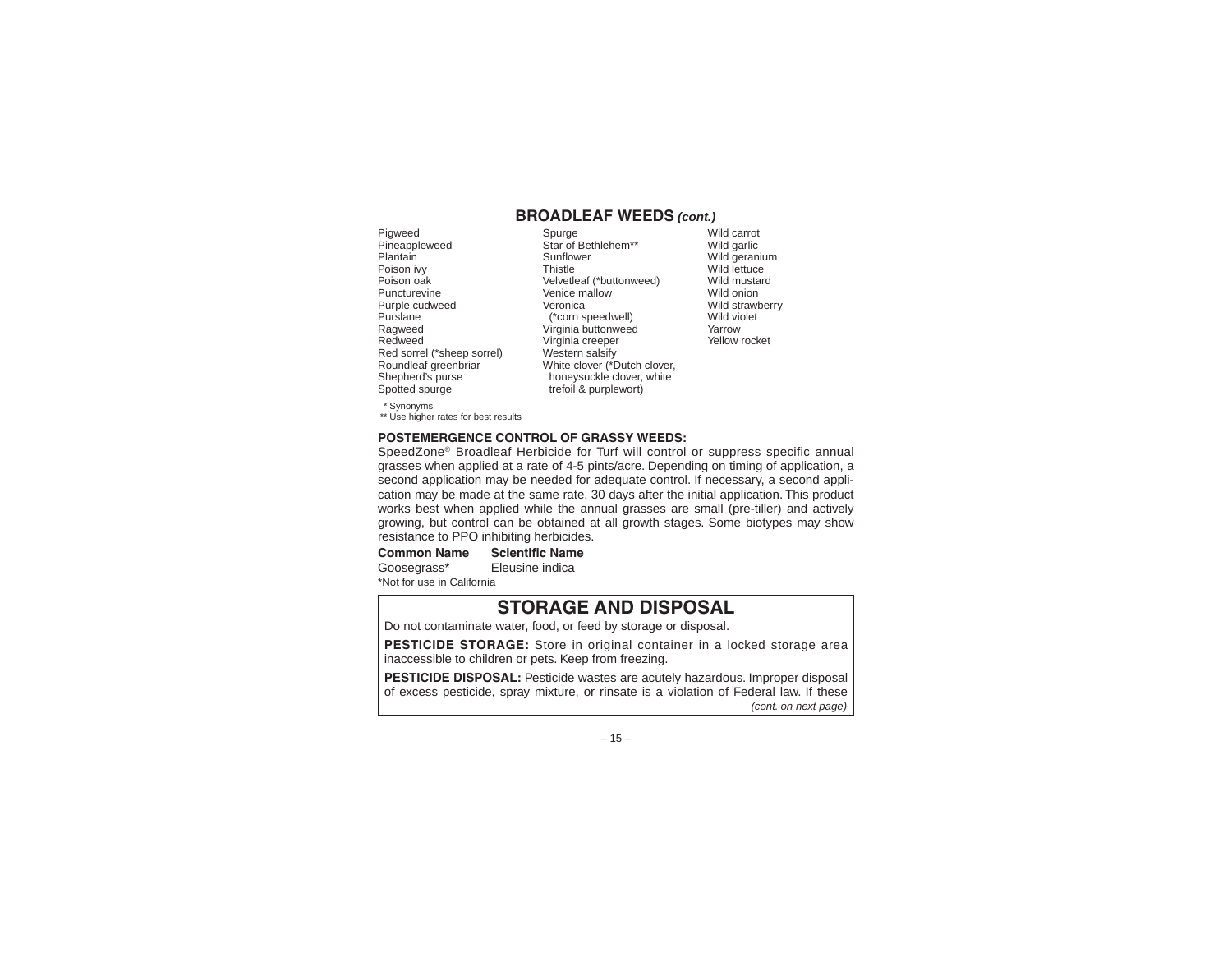## **STORAGE AND DISPOSAL** *(cont.)*

wastes cannot be disposed of by use according to label instructions, contact your State Pesticide or Environmental Control Agency, or the Hazardous Waste Representative at the nearest EPA Regional Office for guidance.

**For Plastic Containers - Nonrefillable with capacities equal to or less than 5 gallons:**

**CONTAINER HANDLING:** Nonrefillable container. Do not reuse or refill this container. Offer for recycling, if available, or puncture and dispose of in a sanitary landfill, or by incineration, or, if allowed by state and local authorities, by burning If burned, stay out of smoke.

Triple rinse or pressure rinse container (or equivalent) promptly after emptying.

Triple rinse as follows: Empty the remaining contents into application equipment or a mix tank and drain for 10 seconds after the flow begins to drip. Fill the container 1/4 full with water and recap. Shake for 10 seconds. Pour rinsate into application equipment or a mix tank or store rinsate for later use or disposal. Drain for 10 seconds after the flow begins to drip. Repeat this procedure two more times.

Pressure rinse as follows: Empty the remaining contents into application equipment or a mix tank and continue to drain for 10 seconds after the flow begins to drip. Hold container upside down over application equipment or mix tank or collect rinsate for later use or disposal. Insert pressure rinsing nozzle in the side of the con tainer, and rinse at about 40 PSI for at least 30 seconds. Drain for 10 seconds after the flow begins to drip.

**For Plastic Containers - Nonrefillable with capacities greater than 5 gallons: CONTAINER HANDLING:** Nonrefillable container. Do not reuse or refill this container. Offer for recycling, if available, or puncture and dispose of in a sanitary landfill, or by incineration, or, if allowed by state and local authorities, by burning If burned, stay out of smoke.

Triple rinse or pressure rinse container (or equivalent) promptly after emptying.

Triple rinse as follows: Empty the remaining contents into application equipment or a mix tank. Fill the container 1/4 full with water. Replace and tighten closures. Tip container on its side and roll it back and forth, ensuring at least one complete revolution, for 30 seconds. Stand the container on its end and tip it back and forth *(cont. on next page)*

 $-16-$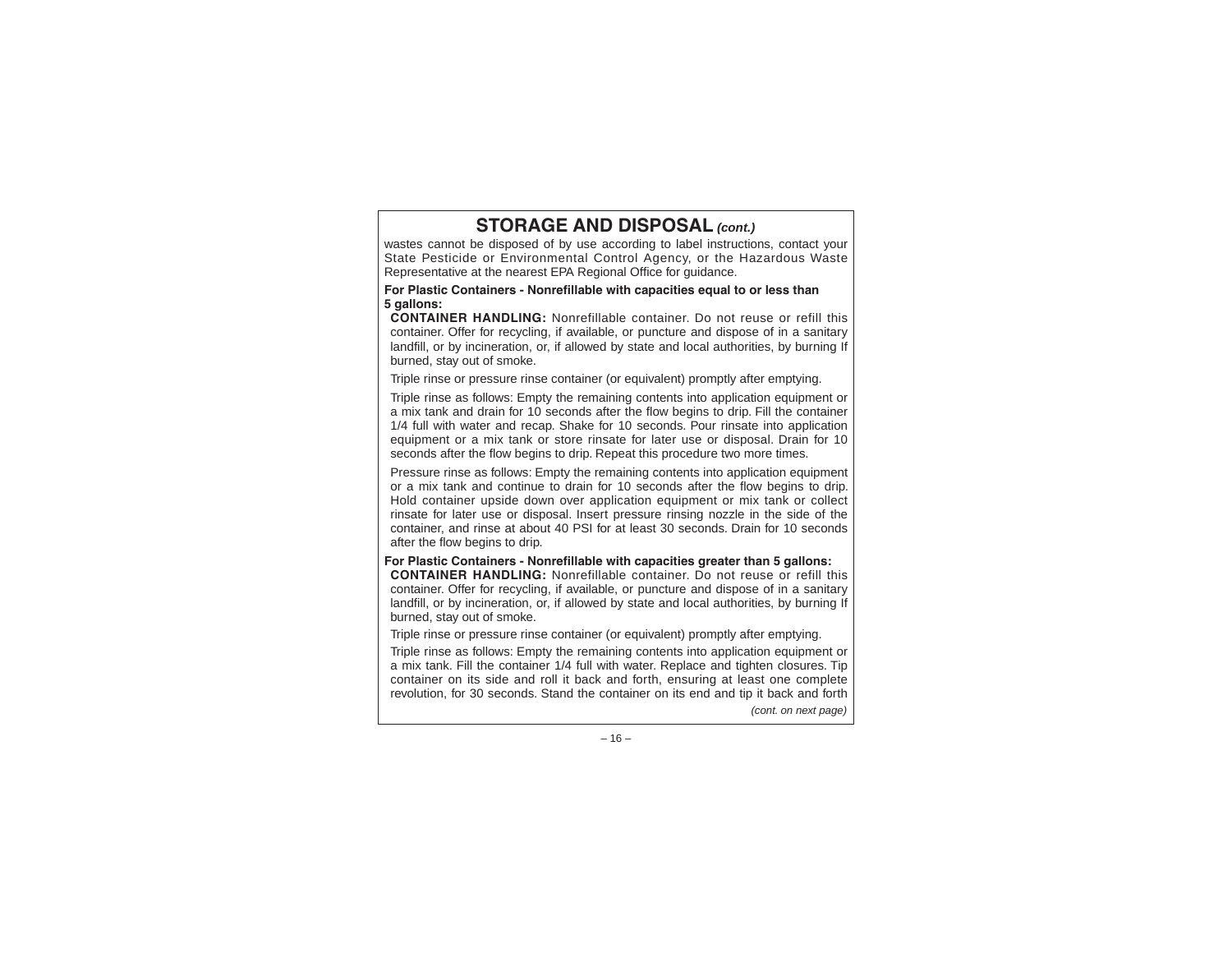### **STORAGE AND DISPOSAL** *(cont.)*

several times. Turn the container over onto its other end and tip it back and forth several times. Empty the rinsate into application equipment or a mix tank or store rinsate for later use or disposal. Repeat this procedure two more times.

Pressure rinse as follows: Empty the remaining contents into application equipment or a mix tank and continue to drain for 10 seconds after the flow begins to drip. Hold container upside down over application equipment or mix tank or collect rinsate for later use or disposal. Insert pressure rinsing nozzle in the side of the container, and rinse at about 40 PSI for at least 30 seconds. Drain for 10 seconds after the flow begins to drip.

Use of this product in certain portions of California, Oregon, and Washington is subject to the January 22, 2004 Order for injunctive relief in *Washington Toxics Coalition, et.al. v. EPA,* C01-0132C, (W.D. WA). For further information, please refer to http://www.epa.gov/espp/wtc/.

## **LIMITED WARRANTY AND DISCLAIMER**

**IMPORTANT:** Read this LIMITED WARRANTY AND DISCLAIMER before buying or using this product. By opening and using this product, buyer and all users agree to accept the terms of this LIMITED WARRANTY AND DISCLAIMER in their entirety and without exception. If the terms are not acceptable, return this product unopened immediately to the point of purchase, and the purchase price will be refunded in full.

It is impossible to eliminate all risks inherently associated with use of this product. Damage to the treated article, ineffectiveness, or other unintended consequences can result from use of the product under abnormal conditions such as weather, presence of other materials, or the manner or use of application, etc. Such factors and conditions are beyond the control of the manufacturer, and **BY PURCHASING AND USING THIS PRODUCT THE BUYER AND ALL USERS OF THIS PRODUCT AGREE TO ACCEPT ALL SUCH RISKS**. Buyer and all users further agree to assume all risks of loss or damage from the use of the product in any manner that is not explicitly set forth in or that is inconsistent with label instructions, warnings and cautions.

The manufacturer warrants only that this product conforms to the chemical description given on the label, and that the product is reasonably suited for the labeled use when applied according to the Directions for Use, subject to the inherent risks described

– 17 –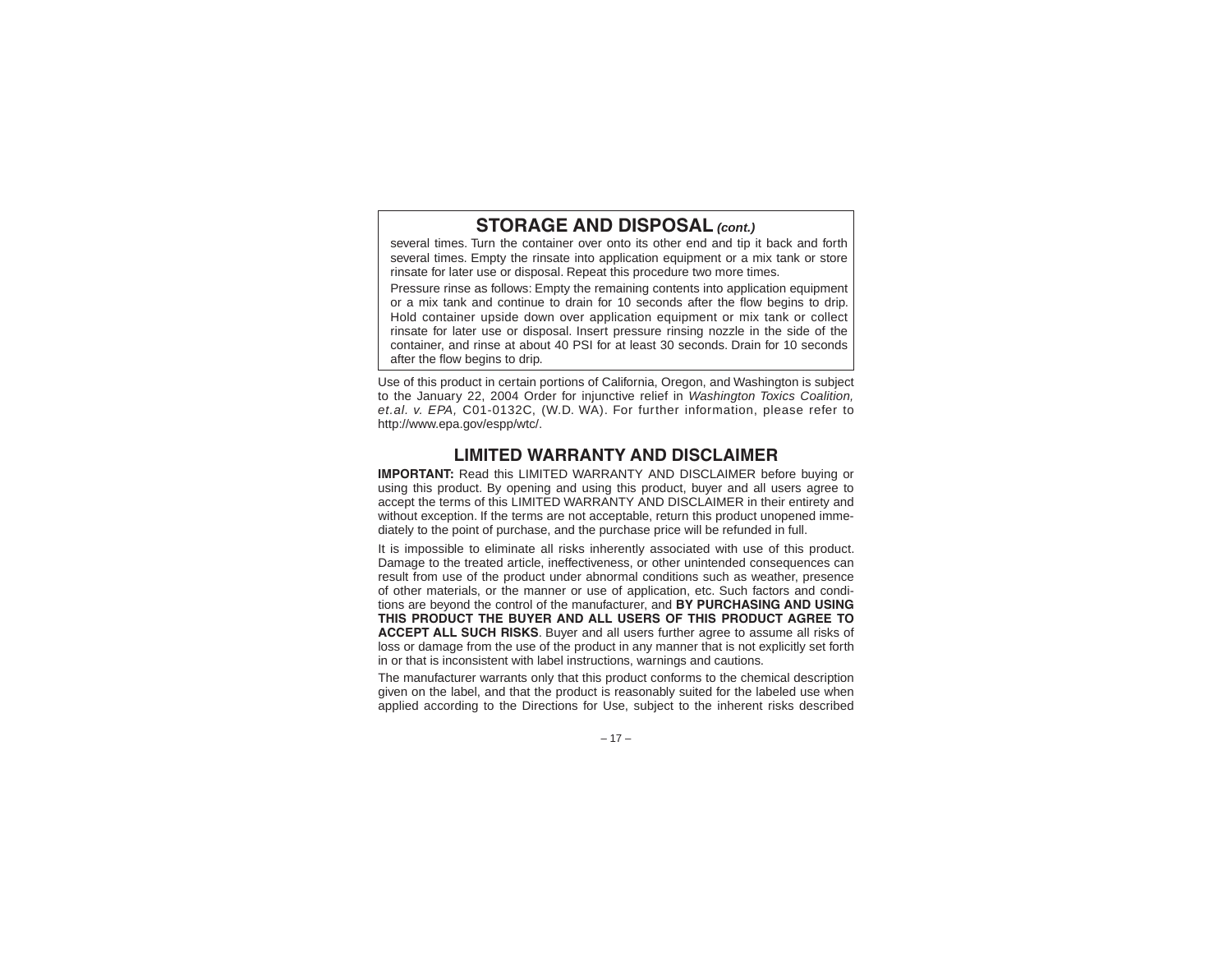below. **TO THE EXTENT CONSISTENT WITH APPLICABLE LAW, THE MANUFAC-TURER NEITHER MAKES NOR INTENDS ANY OTHER EXPRESS OR IMPLIED WARRANTIES, INCLUDING ANY WARRANTY OF MERCHANTABILITY OR FITNESS FOR A PARTICULAR PURPOSE, WHICH ARE HEREBY EXPRESSLY DISCLAIMED.**

**TO THE EXTENT CONSISTENT WITH APPLICABLE LAW, LIABILITY OF THE MANUFACTURER, FOR ANY AND ALL LOSES, DAMAGES, OR INJURIES RESULTING FROM THE USE OF HANDLING OF THIS PRODUCT, WHETHER OR NOT BASED IN CONTRACT, NEGLIGENCE, STRICT LIABILITY IN TORT OR OTHERWISE, SHALL BE LIMITED, AT THE MANUFACTURER'S OPTION, TO REPLACEMENT OR THE REPAYMENT OF THE PURCHASE PRICE FOR THEQUANTITY OF PRODUCT WITH RESPECT TO WHICH DAMAGES ARE CLAIMED. TO THE EXTENT CONSISTENT WITH APPLICABLE LAW, IN NO CASE SHALL THE MANUFACTURER BE LIABLE FOR INCIDENTAL, CONSEQUENTIAL, OR SPECIAL DAMAGES RESULTING FROM THE USE OR HANDLING OF THE PRODUCT.** The Manufacturer must be promptly notified in writing of any claims, whether based in contract, tort, negligence, strict liability, or otherwise, to be eligible to receive either remedy stated above.

The terms of this LIMITED WARRANTY AND DISCLAIMER cannot be varied by any written or verbal statements or agreements at the point of sale or elsewhere. No employee or agent of the manufacturer or seller is authorized to vary or exceed the terms of this LIMITED WARRANTY AND DISCLAIMER in any manner.

SpeedZone® and ® Checkered Flag/Label Design are registered trademarks of PBI-Gordon Corporation.

654/4-2018 AP120814 EPA REG. NO. 2217-833 EPA EST. NO. 2217-KS-1 01, 2217-KS-2 02 Circled digit is first digit of lot number.

**MANUFACTURED BY PBI/GORDON CORPORATION 1217 WEST 12TH STREET KANSAS CITY, MISSOURI 64101 PBIGordonTurf.com**

 $-18-$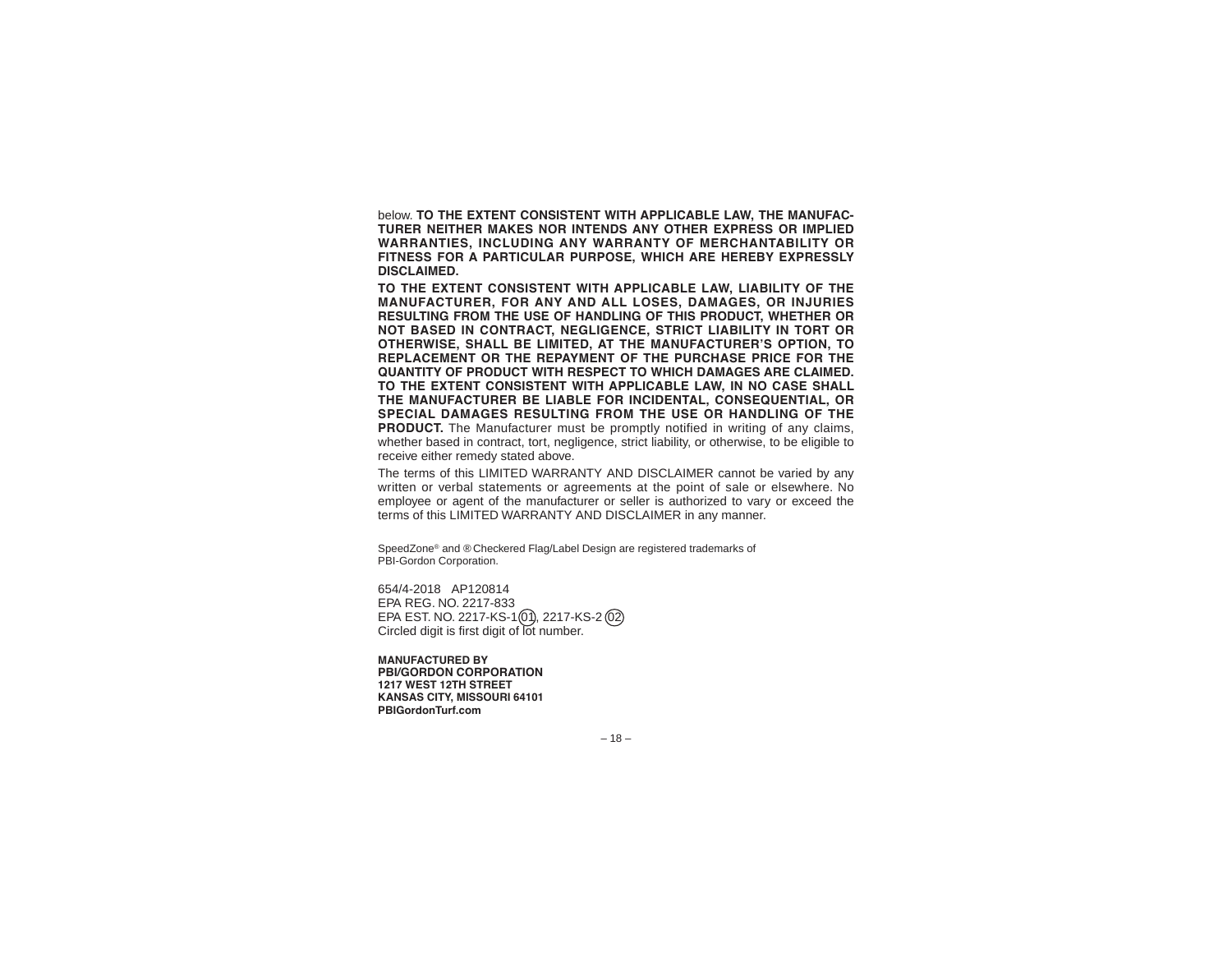# **THIS PAGE IS BLANK INTENTIONALLY.**

– 19 –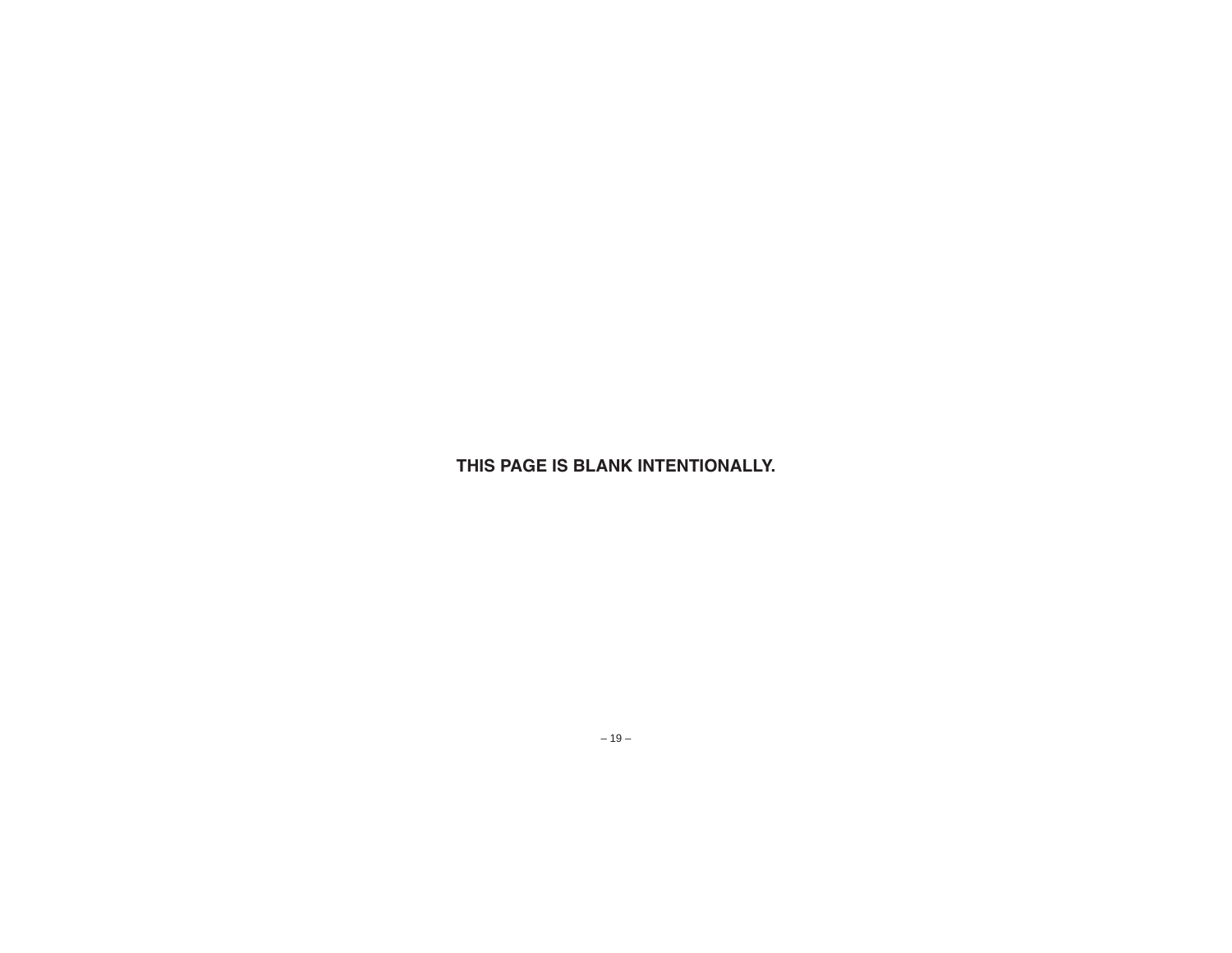# **THIS PAGE IS BLANK INTENTIONALLY.**

– 20 –